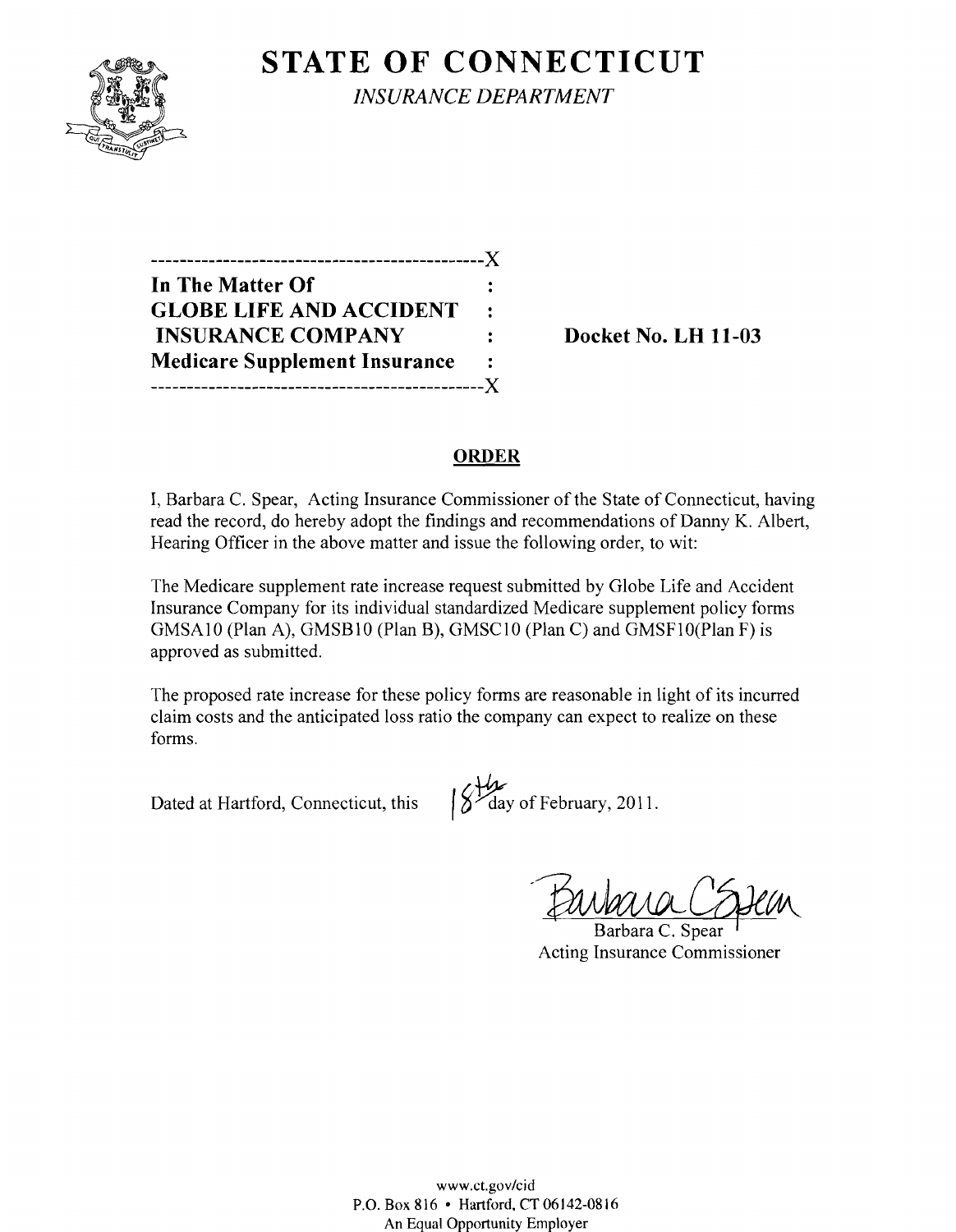## **STATE OF CONNECTICUT**



------------------X **In The Matter Of: GLOBE LIFE AND ACCIDENT : Docket No. LH 11-03 INSURANCE COMPANY Medicare Supplement Insurance**  ----------------------------------------------J(

#### **PROPOSED FINAL DECISION**

#### 1. INTRODUCTION

The Insurance Commissioner of the State of Connecticut is empowered to review rates charged for individual and group Medicare supplement policies sold to any resident of this State who is eligible for Medicare. The source for this regulatory authority is contained in Chapter 700c and Section 38a-495a of the Connecticut General Statutes.

After due notice a hearing was held at the Insurance Department in Hartford on February 9,2011 to consider whether or not the rate increase requested by Globe Life and Accident Insurance Company on its individual standardized Medicare supplement business should be approved.

No one from the general public attended the hearing.

No representatives from Globe attended the hearing.

The hearing was conducted in accordance with the requirements of Section 38a-474, Connecticut General Statutes, the Uniform Administrative Procedures Act, Chapter 54 of the Connecticut General Statutes, and the Insurance Department Rules of Practice, Section 38a-8-1 et seq. of the Regulations of Connecticut State Agencies.

A Medicare supplement (or Medigap) policy is a private health insurance policy sold on an individual or group basis which provides benefits that are additional to the benefits provided by Medicare. For many years Medicare supplement policies have been highly regulated under both state and federal law to protect the interests of persons eligible for Medicare who depend on these policies to provide additional coverage for the costs of health care.

Effective December 1, 2005, Connecticut amended its program of standardized Medicare supplement policies in accordance with Section 38a-495a of the Connecticut General Statutes, and Sections 38a-495a-l through 38a-495a-21 of the Regulations of Connecticut Agencies. This program, which conforms to federal requirements, provides that all insurers offering Medicare supplement policies for sale in the state must offer the basic "core" package of benefits known as Plan A. Insurers may also offer anyone or more of eleven other plans (Plans B through L).

> www.ct.gov/cid P.O. Box 816 • Hartford, CT 06142-0816 An Equal Opportunity Employer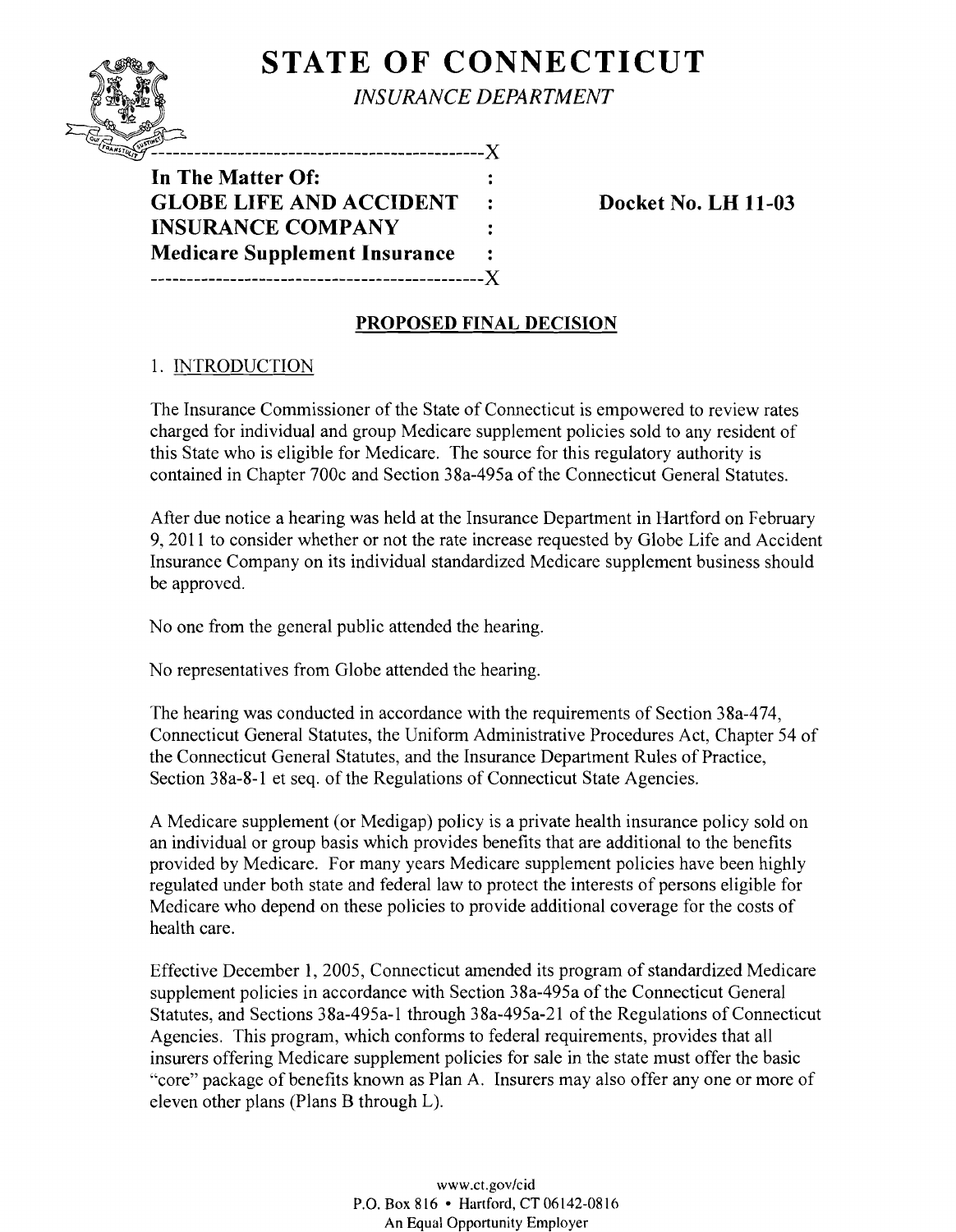# **STATE OF CONNECTICUT**



*INSURANCE DEPARTMENT* 

(2)

Effective January 1,2006, in accordance with Section 38a-495c of the Connecticut General Statutes (as amended by Public Act 05-20) premiums for all Medicare supplement policies in the state must use community rating. Rates for Plans A through L must be computed without regard to age, gender, previous claims history or the medical condition of any person covered by a Medicare supplement policy or certificate.

The statute provides that coverage under Plan A through L may not be denied on the basis of age, gender, previous claims history or the medical condition of any covered person. Insurers may exclude benefits for losses incurred within six months from the effective date of coverage based on a pre-existing condition.

Effective October 1, 1998, carriers that offer Plan B or Plan C must make these plans as well as Plan A, available to all persons eligible for Medicare by reason of disability.

Insurers must also make the necessary arrangements to receive notice of all claims paid by Medicare for their insureds so that supplemental benefits can be computed and paid without requiring insureds to file claim forms for such benefits. This process of direct notice and automatic claims payment is commonly referred to as "piggybacking" or "crossover".

Sections 38a-495 and 38a-522 of the Connecticut General Statutes, and Section 38a-495a-l0 of the Regulations of Connecticut Agencies, state that individual and group Medicare supplement policies must have anticipated loss ratios of 65% and 75%, respectively. Under Sections 38a-495-7 and 38a-495a-l0 of the Regulations of Connecticut Agencies, filings for rate increases must demonstrate that actual and expected losses in relation to premiums meet these standards, and anticipated loss ratios for the entire future period for which the requested premiums are calculated to provide coverage must be expected to equal or exceed the appropriate loss ratio standard.

Section 38a-473 of the Connecticut General Statutes provides that no insurer may incorporate in its rates for Medicare supplement policies factors for expenses that exceed 150% of the average expense ratio for that insurer's entire written premium for all lines of health insurance for the previous calendar year.

### II. **FINDING OF FACT**

After reviewing the exhibits entered into the record of this proceeding, and utilizing the experience, technical competence and specialized knowledge of the Insurance Department, the undersigned makes the following findings of fact:

> www.ct.gov/cid P.O. Box 816 • Hartford, CT 06142-0816 An Equal Opportunity Employer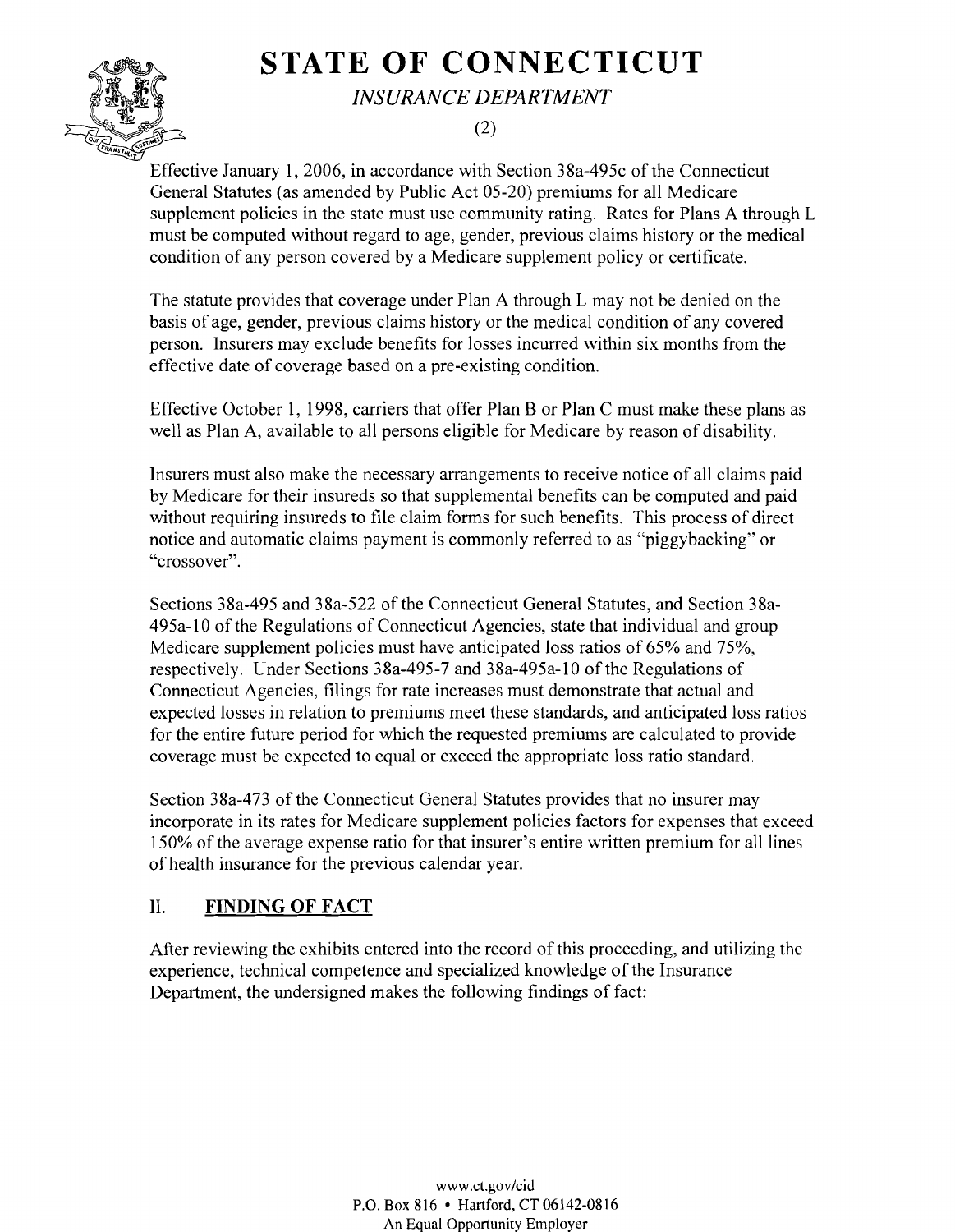## **STATE OF CONNECTICUT**



*INSURANCE DEPARTMENT* 

#### (3)

1. Globe Life and Accident Insurance Company has requested the following rate increases for individual standardized Medicare supplement policy fonns GMSA10, GMSB10, GMSC10 and GMSF10:

| Plan | Increase |
|------|----------|
| A    | 10.0%    |
| в    | 10.0%    |
| C    | $10.0\%$ |
| E    | $10.0\%$ |

- 2. As of third quarter 2010, there were 599 policies in-force in Connecticut and 3,940 nationwide.
- 3. The proposed rates are expected to satisfy the Connecticut statutory loss ratio of 65% required of individual Medicare supplement fonns.
- 4. Globe Life and Accident Insurance Company has conformed to subsection (e) of section 38a-495c, C.G.S. regarding the automatic claims processing requirement.
- 5. The 2009, 2010 (through September), and inception-to-date loss ratios, on a nationwide basis, for each Plan are as follows:

| Plan | 2009  | 2010   | Inception |
|------|-------|--------|-----------|
| A    | 72.1% | 71.7%  | 74.4%     |
| B    | 94.9% | 110.2% | 89.8%     |
| €    | 81.5% | 86.3%  | 84.5%     |
| F    | 79.5% | 84.6%  | $80.0\%$  |

6. The 2009, 2010 (through September), and inception-to-date loss ratios, on a Connecticut specific basis, for each Plan are as follows:

| Plan | 2009      | 2010     | Inception    |
|------|-----------|----------|--------------|
| A    | 88.1%     | $60.7\%$ | <b>73.4%</b> |
| B    | $100.9\%$ | 103.5%   | $109.1\%$    |
| C    | $97.2\%$  | 98.1%    | 112.9%       |
| F    | 99.4%     | 101.4%   | $91.0\%$     |

- 7. Globe Life and Accident Insurance Company's 2011 Medicare supplement rate filing proposal is in compliance with the requirements of regulation 38a-474 as it applies to the contents of the rate submission as well as the actuarial memorandum.
- 8. The last rate increase approved was 10%, for all four forms in February, 2010.

www.ct.gov/cid P.O. Box 816 • Hartford, CT 06]42-0816 An Equa] Opportunity Employer